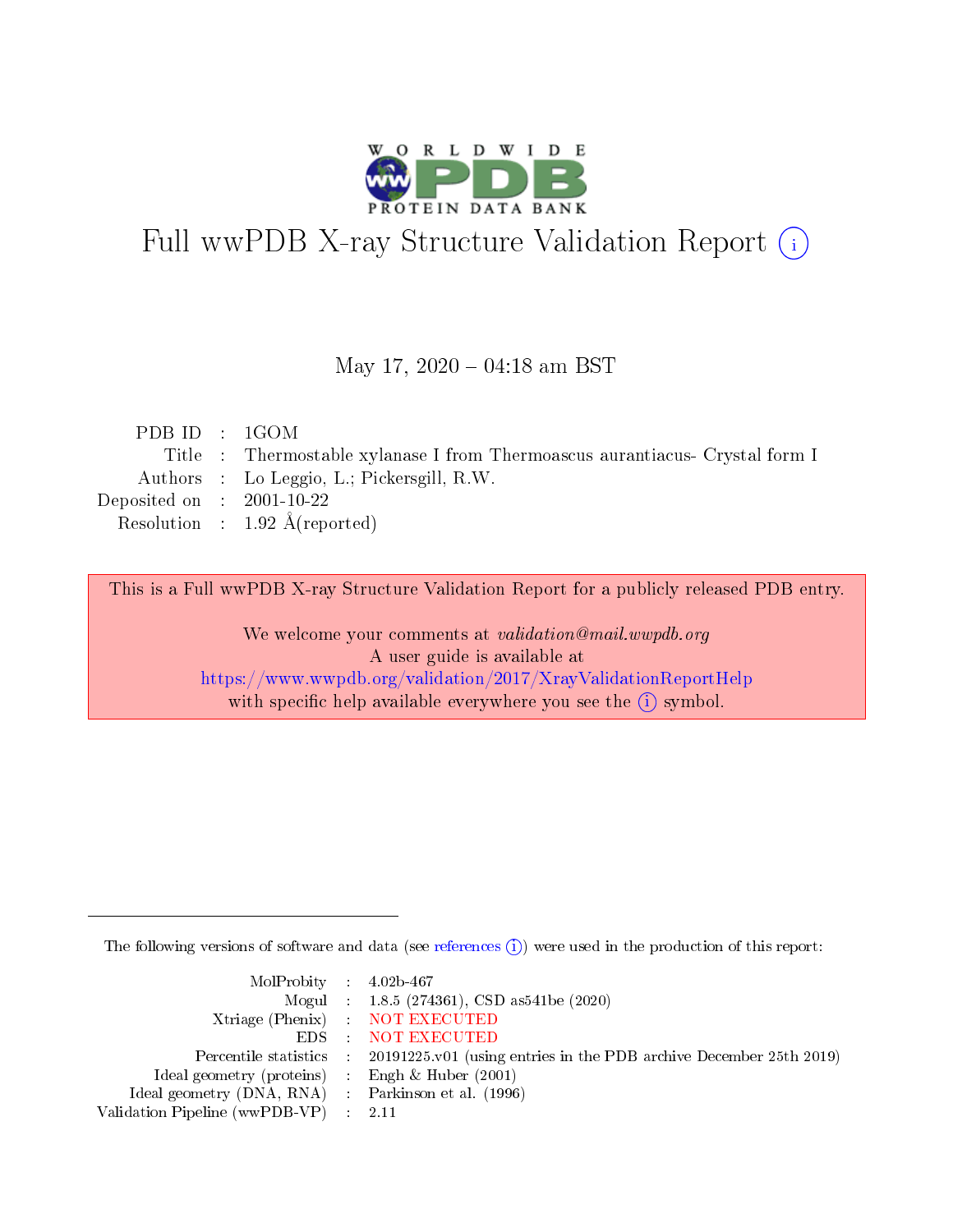# 1 [O](https://www.wwpdb.org/validation/2017/XrayValidationReportHelp#overall_quality)verall quality at a glance  $(i)$

The following experimental techniques were used to determine the structure: X-RAY DIFFRACTION

The reported resolution of this entry is  $1.92 \text{ Å}.$ 

Percentile scores (ranging between 0-100) for global validation metrics of the entry are shown in the following graphic. The table shows the number of entries on which the scores are based.



| Metric                | Whole archive<br>$(\#\text{Entries})$ | Similar resolution<br>$(\#\text{Entries}, \text{resolution range}(\text{\AA}) )$ |  |  |
|-----------------------|---------------------------------------|----------------------------------------------------------------------------------|--|--|
| Clashscore            | 141614                                | 8644 (1.94-1.90)                                                                 |  |  |
| Ramachandran outliers | 138981                                | 8530 (1.94-1.90)                                                                 |  |  |
| Sidechain outliers    | 138945                                | 8530 (1.94-1.90)                                                                 |  |  |

The table below summarises the geometric issues observed across the polymeric chains and their fit to the electron density. The red, orange, yellow and green segments on the lower bar indicate the fraction of residues that contain outliers for  $\geq=3$ , 2, 1 and 0 types of geometric quality criteria respectively. A grey segment represents the fraction of residues that are not modelled. The numeric value for each fraction is indicated below the corresponding segment, with a dot representing fractions  $\leq=5\%$ 

Note EDS was not executed.

| Mol | $\alpha$ hain | $\lceil -\text{length} \rceil$ | Quality of chain |     |  |
|-----|---------------|--------------------------------|------------------|-----|--|
|     | . .           | 303                            | 89%              | 10% |  |

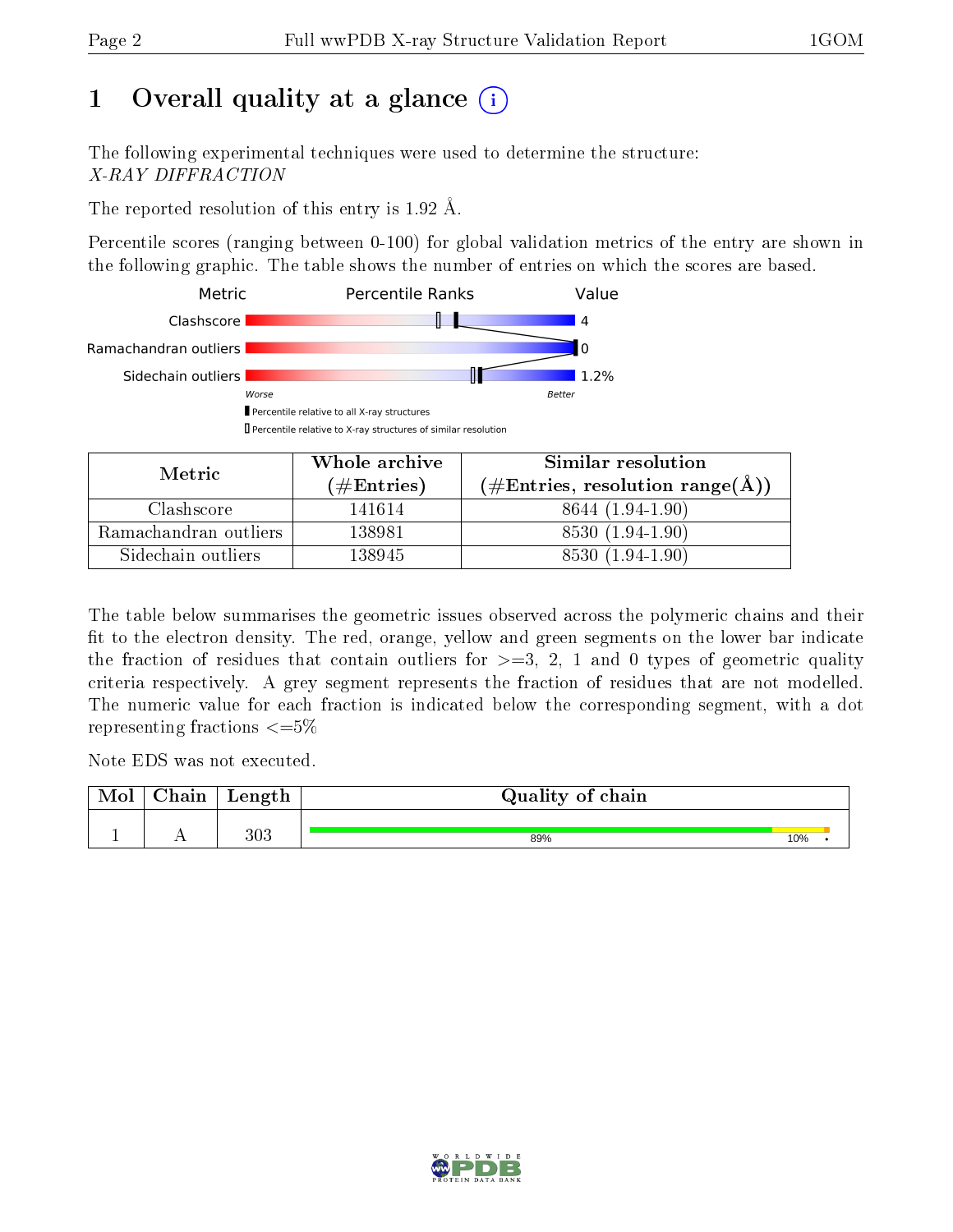# 2 Entry composition (i)

There are 2 unique types of molecules in this entry. The entry contains 2498 atoms, of which 0 are hydrogens and 0 are deuteriums.

In the tables below, the ZeroOcc column contains the number of atoms modelled with zero occupancy, the AltConf column contains the number of residues with at least one atom in alternate conformation and the Trace column contains the number of residues modelled with at most 2 atoms.

Molecule 1 is a protein called ENDO-1,4-BETA-XYLANASE.

| Mol | Chain | $\perp$ Residues | Atoms                    |      |     |     | $\text{ZeroOcc} \mid \text{AltConf} \mid \text{Trace}$ |  |  |
|-----|-------|------------------|--------------------------|------|-----|-----|--------------------------------------------------------|--|--|
|     |       | 303              | $\mathrm{Total}$<br>2312 | !458 | 404 | 445 |                                                        |  |  |

• Molecule 2 is water.

|  | Mol   Chain   Residues | Atoms        | ZeroOcc   AltConf |
|--|------------------------|--------------|-------------------|
|  | 186                    | Total<br>186 |                   |

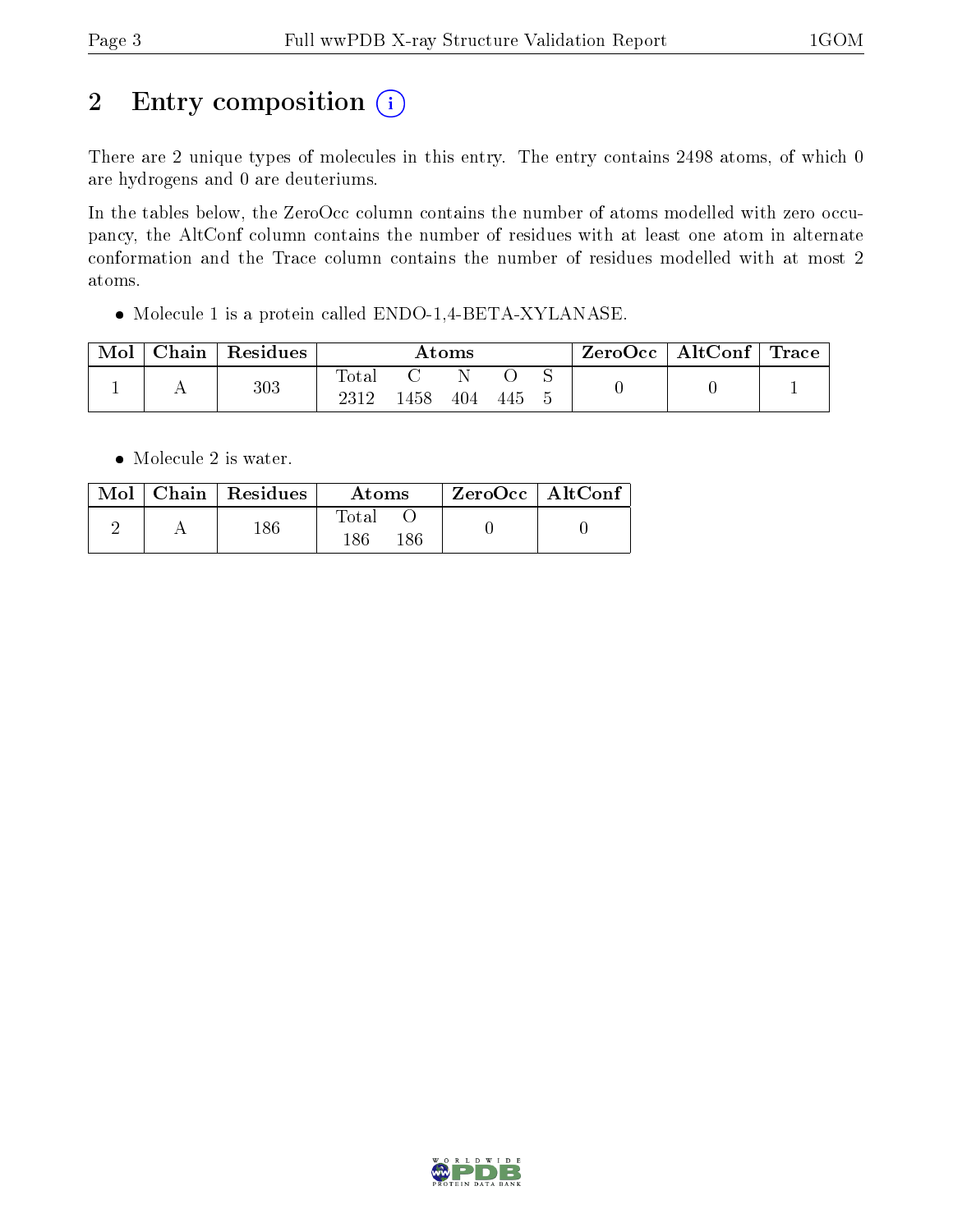# 3 Residue-property plots (i)

These plots are drawn for all protein, RNA and DNA chains in the entry. The first graphic for a chain summarises the proportions of the various outlier classes displayed in the second graphic. The second graphic shows the sequence view annotated by issues in geometry. Residues are colorcoded according to the number of geometric quality criteria for which they contain at least one outlier: green  $= 0$ , yellow  $= 1$ , orange  $= 2$  and red  $= 3$  or more. Stretches of 2 or more consecutive residues without any outlier are shown as a green connector. Residues present in the sample, but not in the model, are shown in grey.

Note EDS was not executed.

• Molecule 1: ENDO-1,4-BETA-XYLANASE



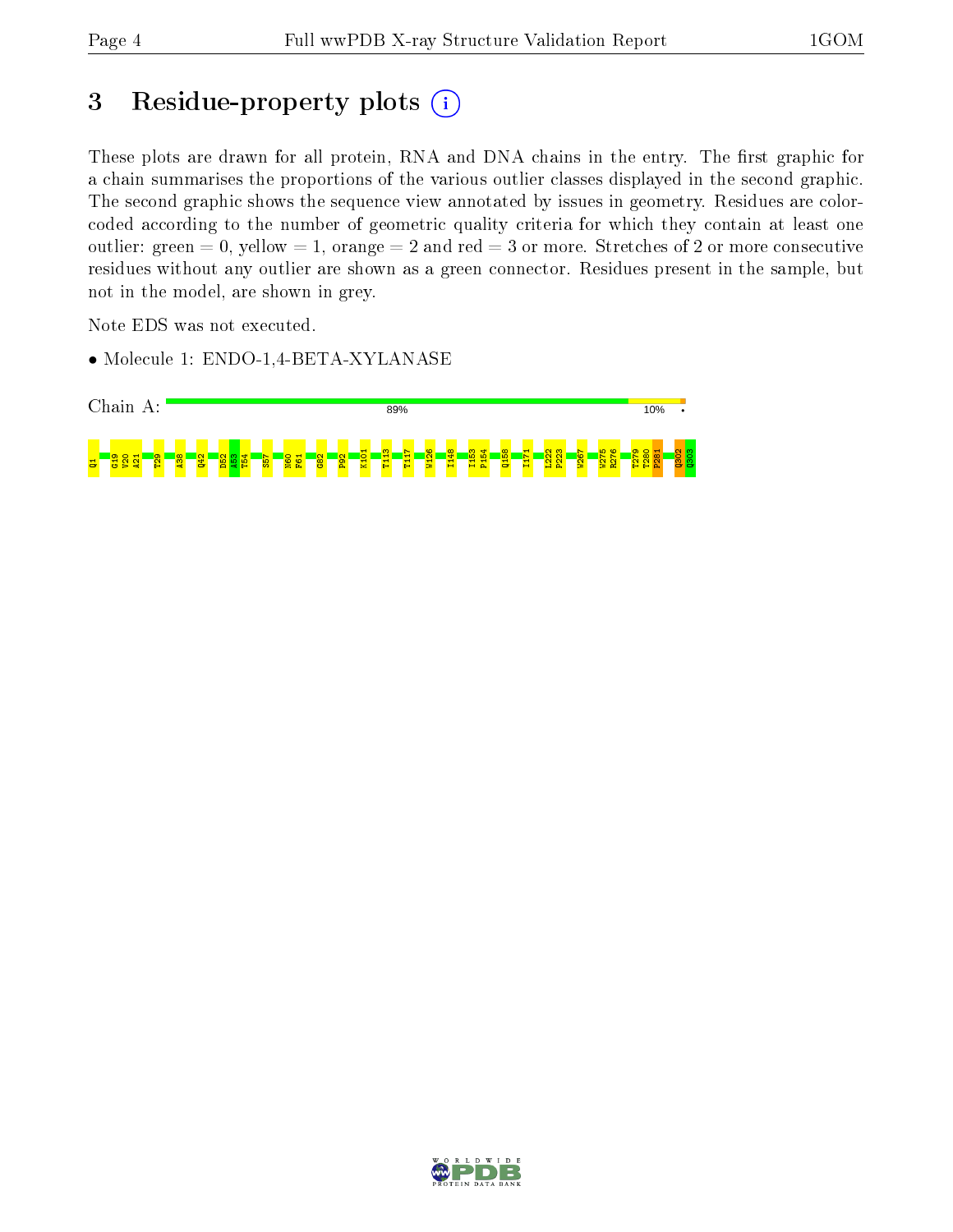# 4 Data and refinement statistics  $(i)$

Xtriage (Phenix) and EDS were not executed - this section is therefore incomplete.

| Property                               | Value                                      | Source    |  |
|----------------------------------------|--------------------------------------------|-----------|--|
| Space group                            | P 1 21 1                                   | Depositor |  |
| Cell constants                         | $51.04\text{\AA}$<br>68.30Å<br>41.44Å      | Depositor |  |
| a, b, c, $\alpha$ , $\beta$ , $\gamma$ | 113.87°<br>$90.00^\circ$<br>$90.00^\circ$  |           |  |
| Resolution (A)                         | $-1.92$<br>33.30                           | Depositor |  |
| % Data completeness                    | $77.5(33.30-1.92)$                         | Depositor |  |
| (in resolution range)                  |                                            |           |  |
| $\mathrm{R}_{merge}$                   | 0.07                                       | Depositor |  |
| $\mathrm{R}_{sym}$                     | (Not available)                            | Depositor |  |
| Refinement program                     | $CNS$ 0.9                                  | Depositor |  |
| $R, R_{free}$                          | 0.147<br>, 0.191                           | Depositor |  |
| Estimated twinning fraction            | $\overline{\text{No}}$ twinning to report. | Xtriage   |  |
| Total number of atoms                  | 2498                                       | wwPDB-VP  |  |
| Average B, all atoms $(A^2)$           | 10.0                                       | wwPDB-VP  |  |

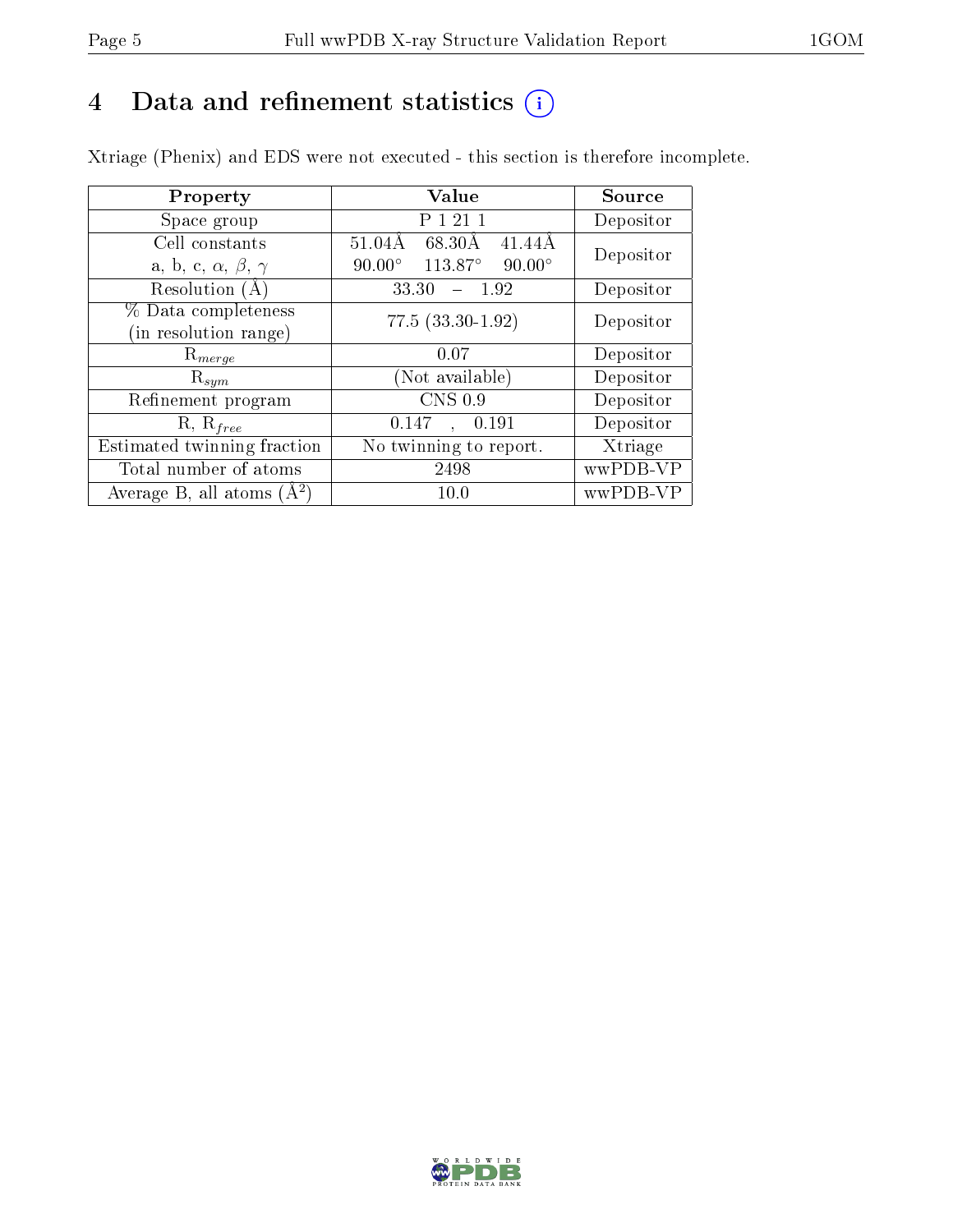# 5 Model quality  $(i)$

# 5.1 Standard geometry (i)

Bond lengths and bond angles in the following residue types are not validated in this section: PCA

The Z score for a bond length (or angle) is the number of standard deviations the observed value is removed from the expected value. A bond length (or angle) with  $|Z| > 5$  is considered an outlier worth inspection. RMSZ is the root-mean-square of all Z scores of the bond lengths (or angles).

| $Mol$   Chain |      | Bond lengths                   | Bond angles |                    |  |
|---------------|------|--------------------------------|-------------|--------------------|--|
|               |      | RMSZ $\mid \#Z \mid >5$   RMSZ |             | $\# Z  > 5$        |  |
|               | 0.33 | 0/2356                         | 0.67        | $1/3223$ $(0.0\%)$ |  |

There are no bond length outliers.

All (1) bond angle outliers are listed below:

|  |  |                            | $\mid$ Mol $\mid$ Chain $\mid$ Res $\mid$ Type $\mid$ Atoms $\mid$ Z $\mid$ Observed( $^o$ ) $\mid$ Ideal( $^o$ ) |            |
|--|--|----------------------------|-------------------------------------------------------------------------------------------------------------------|------------|
|  |  | 171   ILE   N-CA-C   -5.21 | 96.95                                                                                                             | $+$ 111 00 |

There are no chirality outliers.

There are no planarity outliers.

## $5.2$  Too-close contacts  $(i)$

In the following table, the Non-H and H(model) columns list the number of non-hydrogen atoms and hydrogen atoms in the chain respectively. The H(added) column lists the number of hydrogen atoms added and optimized by MolProbity. The Clashes column lists the number of clashes within the asymmetric unit, whereas Symm-Clashes lists symmetry related clashes.

| Mol |      |          | Chain   Non-H   H(model)   H(added)   Clashes   Symm-Clashes |
|-----|------|----------|--------------------------------------------------------------|
|     | 2312 | $2259\,$ |                                                              |
|     |      |          |                                                              |
|     | 2498 | 2259     |                                                              |

The all-atom clashscore is defined as the number of clashes found per 1000 atoms (including hydrogen atoms). The all-atom clashscore for this structure is 4.

All (19) close contacts within the same asymmetric unit are listed below, sorted by their clash magnitude.

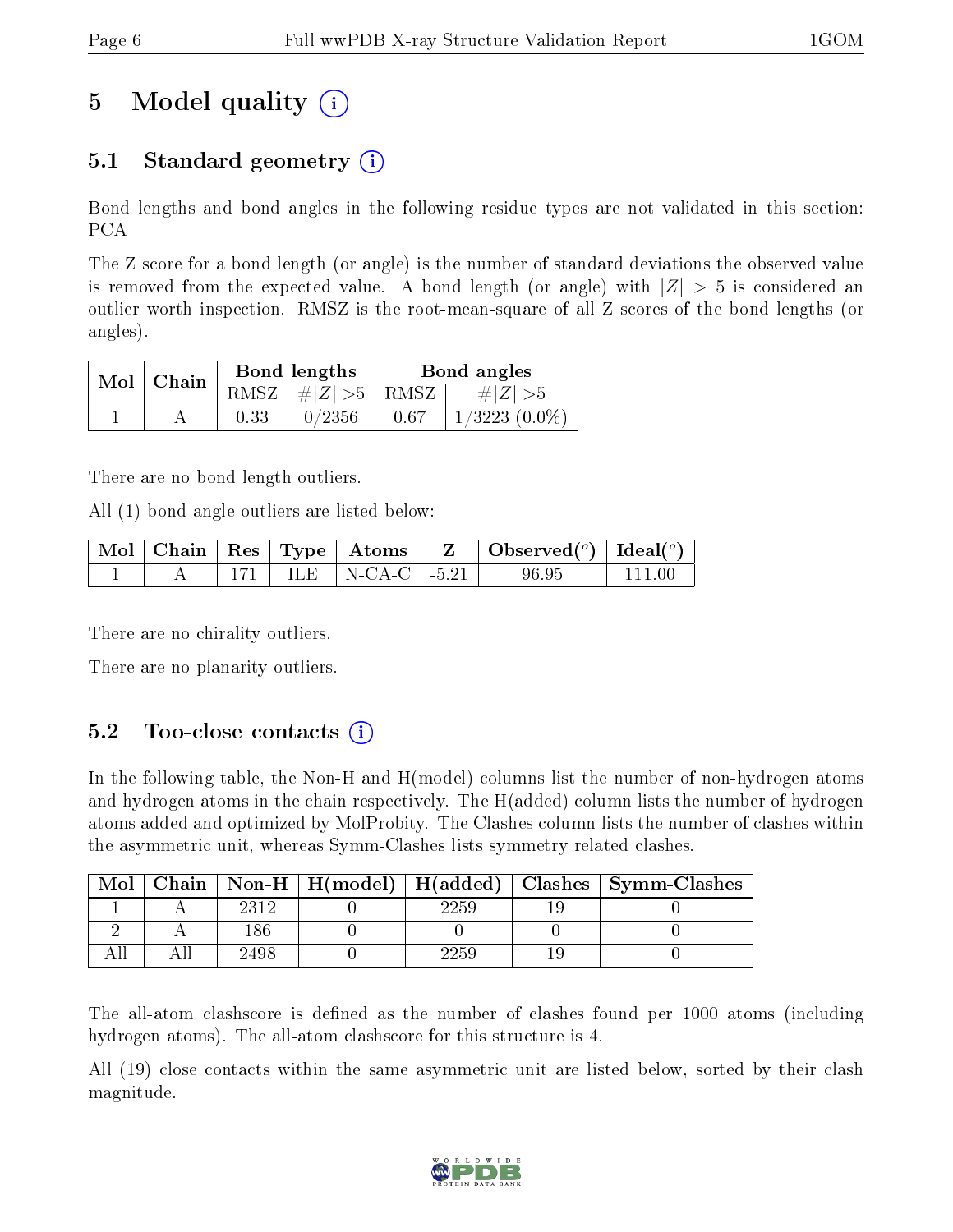| Atom-1              | Atom-2              | Interatomic<br>distance $(A)$ | Clash<br>overlap $(A)$ |
|---------------------|---------------------|-------------------------------|------------------------|
| 1:A:154:PRO:O       | 1: A: 158: GLN: HG3 | 1.73                          | 0.87                   |
| 1: A:302: GLN: HE21 | 1: A:302: GLN: HA   | 1.62                          | 0.63                   |
| 1:A:275:TRP:CZ2     | 1:A:276:ARG:HD3     | 2.40                          | 0.56                   |
| 1: A: 101: LYS: HE2 | 1:A:148:ILE:O       | 2.14                          | 0.47                   |
| 1:A:153:ILE:HB      | 1:A:154:PRO:HD3     | 1.98                          | 0.46                   |
| 1: A:279:THR:O      | 1: A:280:THR:C      | 2.54                          | 0.46                   |
| 1:A:52:ASP:HA       | 1: A:92: PRO:HG3    | 1.98                          | 0.46                   |
| 1: A:275:TRP:CE2    | 1: A:276: ARG:HG3   | 2.52                          | 0.44                   |
| 1: A:57: SER:HB3    | 1: A:60: ASN:HB2    | 2.01                          | 0.43                   |
| 1:A:276:ARG:HH21    | 1:A:281:PRO:HB3     | 1.83                          | 0.42                   |
| 1: A:82: GLY:HA3    | 1: A:126:TRP:CE3    | 2.55                          | 0.42                   |
| 1: A:19: GLY:HA3    | 1:A:42:GLN:OE1      | 2.20                          | 0.42                   |
| 1:A:20:VAL:HG22     | 1:A:21:ALA:N        | 2.34                          | 0.42                   |
| 1: A:275:TRP:CD2    | 1: A:276: ARG:HG3   | 2.55                          | 0.42                   |
| 1:A:21:ALA:HB2      | 1: A:267:TRP:CE3    | 2.56                          | 0.41                   |
| 1: A:113:THR:O      | 1: A:117:THR:HG23   | 2.21                          | 0.41                   |
| 1:A:1:PCA:HB3       | 1: A:38: ALA:HB3    | 2.03                          | 0.41                   |
| 1: A: 222: LEU: HB3 | 1:A:223:PRO:HD3     | 2.02                          | 0.41                   |
| 1: A:54:THR:O       | 1: A:61:PHE:HA      | 2.22                          | 0.40                   |

There are no symmetry-related clashes.

#### 5.3 Torsion angles (i)

#### 5.3.1 Protein backbone (i)

In the following table, the Percentiles column shows the percent Ramachandran outliers of the chain as a percentile score with respect to all X-ray entries followed by that with respect to entries of similar resolution.

The Analysed column shows the number of residues for which the backbone conformation was analysed, and the total number of residues.

| $\blacksquare$ Mol $\vert$ Chain | Analysed                                            |  | Favoured   Allowed   Outliers   Percentiles |
|----------------------------------|-----------------------------------------------------|--|---------------------------------------------|
|                                  | $\mid$ 301/303 (99%) $\mid$ 294 (98%) $\mid$ 7 (2%) |  | $\vert$ 100 100 $\vert$                     |

There are no Ramachandran outliers to report.

#### 5.3.2 Protein sidechains (i)

In the following table, the Percentiles column shows the percent sidechain outliers of the chain as a percentile score with respect to all X-ray entries followed by that with respect to entries of similar

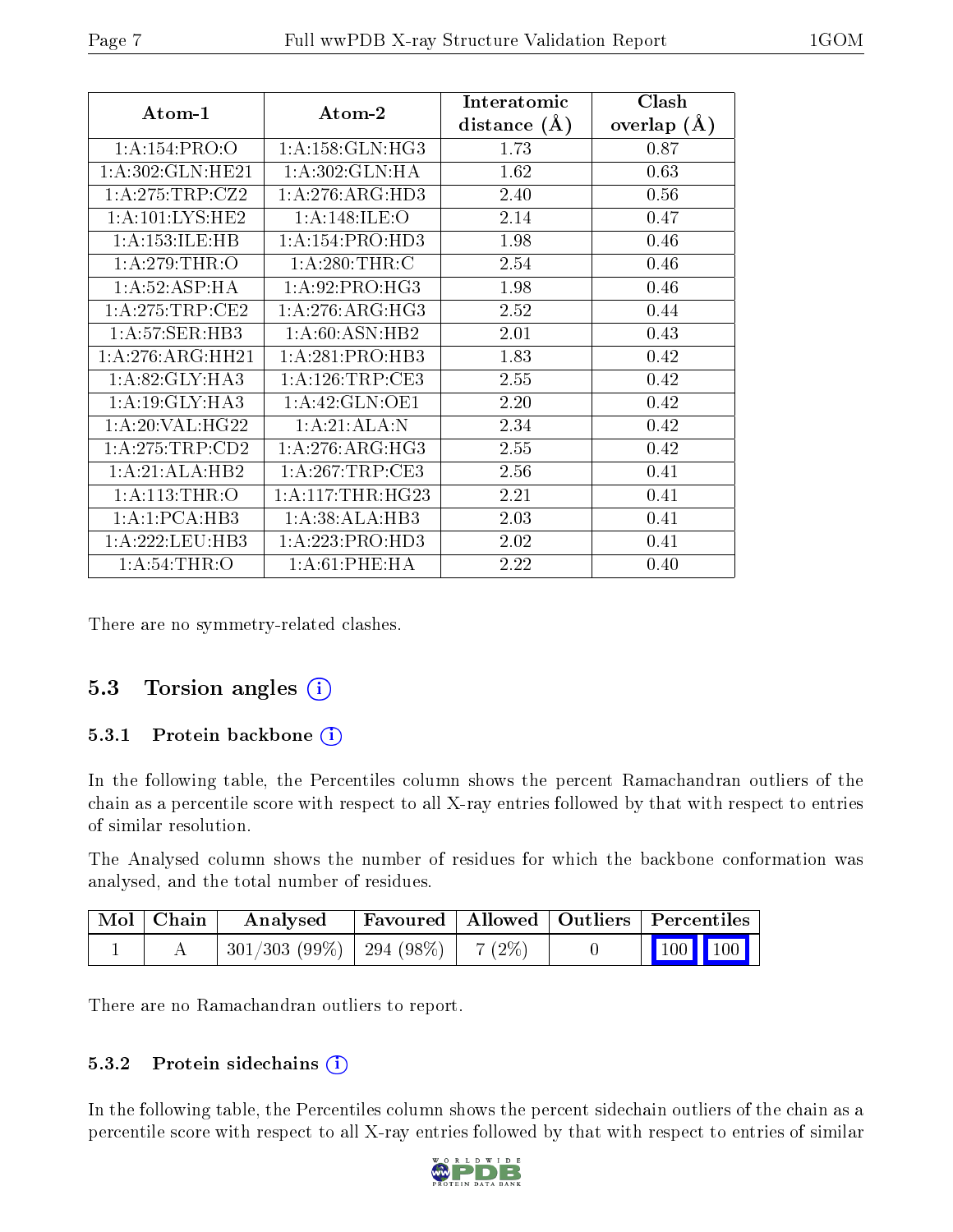resolution.

The Analysed column shows the number of residues for which the sidechain conformation was analysed, and the total number of residues.

| $^{\dagger}$ Mol $\overline{\hspace{0.1cm}}$ Chain | Analysed                       |          | Rotameric   Outliers   Percentiles |
|----------------------------------------------------|--------------------------------|----------|------------------------------------|
|                                                    | $244/245$ (100\%)   241 (99\%) | $3(1\%)$ | <b>71</b> 69                       |

All (3) residues with a non-rotameric sidechain are listed below:

| Mol | Chain | Res | Type |
|-----|-------|-----|------|
|     |       | 29  | TH R |
|     |       | 281 | PRO  |
|     |       | 302 | GL N |

Some sidechains can be flipped to improve hydrogen bonding and reduce clashes. All (3) such sidechains are listed below:

| Mol | Chain | Res | Type |
|-----|-------|-----|------|
|     |       | 253 | ASN  |
|     |       | 257 | ASN  |
|     |       | 302 | (11) |

#### 5.3.3 RNA  $(i)$

There are no RNA molecules in this entry.

## 5.4 Non-standard residues in protein, DNA, RNA chains (i)

1 non-standard protein/DNA/RNA residue is modelled in this entry.

In the following table, the Counts columns list the number of bonds (or angles) for which Mogul statistics could be retrieved, the number of bonds (or angles) that are observed in the model and the number of bonds (or angles) that are defined in the Chemical Component Dictionary. The Link column lists molecule types, if any, to which the group is linked. The Z score for a bond length (or angle) is the number of standard deviations the observed value is removed from the expected value. A bond length (or angle) with  $|Z| > 2$  is considered an outlier worth inspection. RMSZ is the root-mean-square of all Z scores of the bond lengths (or angles).

| Mol |                  | $\mid$ Type $\mid$ Chain $\mid$ Res |  | Link | Bond lengths |      |             | Bond angles                         |     |           |
|-----|------------------|-------------------------------------|--|------|--------------|------|-------------|-------------------------------------|-----|-----------|
|     |                  |                                     |  |      | Counts       | RMSZ | $\# Z  > 2$ | $\vert$ Counts $\vert$ RMSZ $\vert$ |     | $\pm  Z $ |
|     | $D \cap \Lambda$ |                                     |  |      | 0.8,9        | 0.67 |             | 9, 10, 12                           | .70 |           |

In the following table, the Chirals column lists the number of chiral outliers, the number of chiral

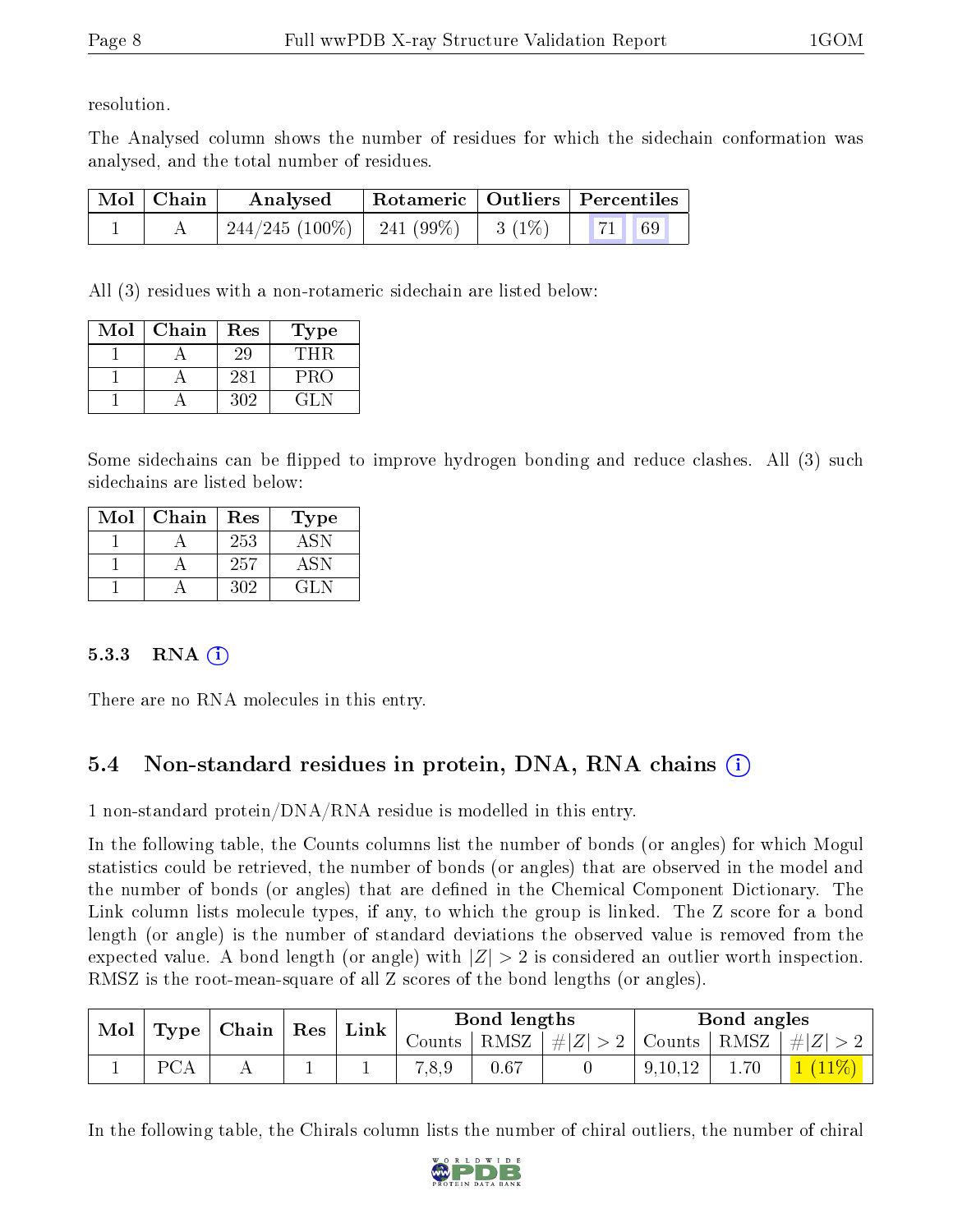centers analysed, the number of these observed in the model and the number defined in the Chemical Component Dictionary. Similar counts are reported in the Torsion and Rings columns. '-' means no outliers of that kind were identified.

|                   |  |                          | Mol   Type   Chain   Res   Link   Chirals   Torsions   Rings |  |
|-------------------|--|--------------------------|--------------------------------------------------------------|--|
| $\Box$ PCA $\Box$ |  | <b>Contract Contract</b> | $\mid 0/0/11/13 \mid 0/1/1/1 \mid$                           |  |

There are no bond length outliers.

All (1) bond angle outliers are listed below:

|  |  | $\sqrt{\text{Mol}}$   Chain   Res   Type   Atoms | $\mid$ Observed( $^o$ ) $\mid$ Ideal( $^o$ ) $\mid$ |  |
|--|--|--------------------------------------------------|-----------------------------------------------------|--|
|  |  | $PCA$   CB-CA-C   -4.34                          | 106 73                                              |  |

There are no chirality outliers.

There are no torsion outliers.

There are no ring outliers.

1 monomer is involved in 1 short contact:

|  |  | $\sqrt{\text{ Mol } $ Chain $\mid$ Res $\mid$ Type $\mid$ Clashes $\mid$ Symm-Clashes $\mid$ |
|--|--|----------------------------------------------------------------------------------------------|
|  |  |                                                                                              |

### 5.5 Carbohydrates  $(i)$

There are no carbohydrates in this entry.

### 5.6 Ligand geometry (i)

There are no ligands in this entry.

#### 5.7 [O](https://www.wwpdb.org/validation/2017/XrayValidationReportHelp#nonstandard_residues_and_ligands)ther polymers  $(i)$

There are no such residues in this entry.

### 5.8 Polymer linkage issues  $(i)$

There are no chain breaks in this entry.